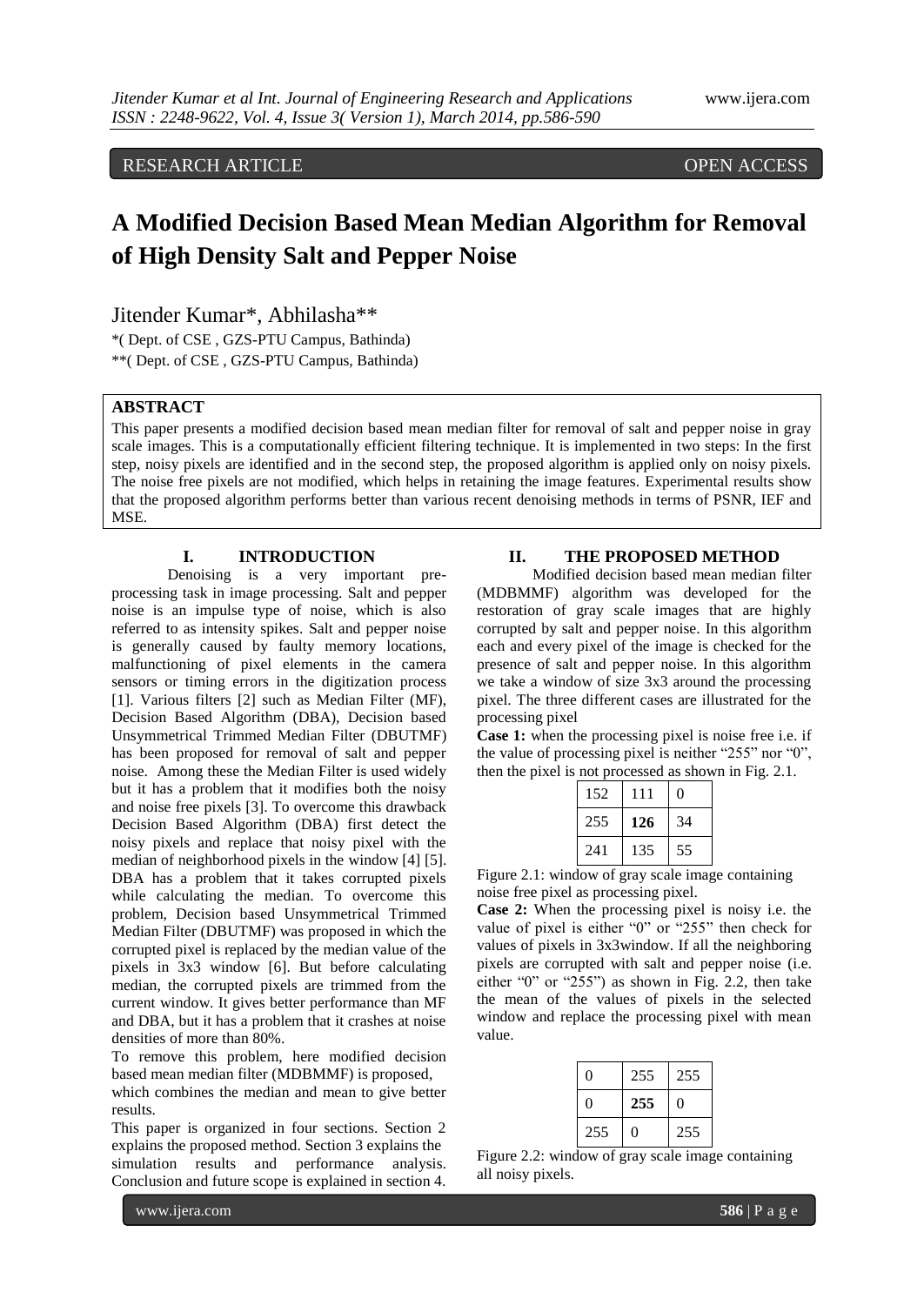**Case 3:** When the processing pixel is noisy i.e. the value of pixel is either "0" or "255", then check for values of pixels in 3x3window. If some of the neighboring pixels are not corrupted with salt and pepper noise as shown in Fig. 2.3, then store the value of the pixels in a 1-D array. Remove the corrupted pixels (i.e. pixels with value "0" or "255") from the array. Then take the median of the remaining pixels and replace the processing pixel with the median value.

| 122 | 0   | 235 |
|-----|-----|-----|
| 110 | 255 | 255 |
| 135 | 124 | 240 |

Figure 2.3: window of gray scale image containing noisy processing pixel and some noisy neighboring pixels.

#### **III. RESULTS AND ANALYSIS**

All the algorithms described in section 1 such as Median Filter, Decision based Algorithm (DBA), Decision based unsymmetrical Trimmed Median Filter (DBUTMF) and the proposed MDBMMF algorithm have been applied on standard grayscale image of size 512 X 512 pixels. The results were evaluated both qualitatively and quantitatively. In order to evaluate performance of the algorithm quantitatively the noise free image is used for comparison with the denoised image produced by the above methods.

The metrics used for evaluation are Mean Square Error (MSE), Peak Signal to Noise Ratio (PSNR) and Image Enhancement Factor (IEF).

$$
\text{MSE} = \frac{\Sigma \Sigma (Y(i,j) - Y'(i,j))^2}{M*N}
$$
  
\n
$$
\text{PSNR} = [10 \log_{10} \frac{255^2}{MSE}]
$$
  
\n
$$
\text{IEF} = \frac{\Sigma \Sigma (N(i,j) - Y(i,j))^2}{\Sigma \Sigma (Y'(i,j) - Y(i,j))^2}
$$

In the above equations  $M * N$  is the size of the image, Y denotes the original image, Y**'** denotes the denoised image and N is the noisy image.

MSE, PSNR and IEF are calculated for the test image with their noisy and denoised counterparts respectively. Hence, we get a good amount of comparison between the noisy and denoised images keeping the set standard image intact. Fig. 3.1 shows test image of size 512 X 512 pixels and image format is .png which is original images applied for denoising.



Figure 3.1: original images of size 512 x 512.

Quantitative analysis is made by varying noise densities in steps from 10% to 90% on test images and comparisons are made in terms of MSE, PSNR and IEF. Quantitative results and graphs are shown in Table 3.1, 3.2, 3.3 and Fig. 3.2, 3.3, 3.4 respectively. From the Table 3.1 and Fig. 3.2 it is inferred that the PSNR value is high for the proposed algorithm which eliminates salt and Pepper noise effectively even at high noise densities.

| Table 3.1: Performance comparison of PSNR at |
|----------------------------------------------|
| various noise densities for Lena image.      |

| <b>Noise</b>     | ັ<br>PSNR(dB) |            |               |               |
|------------------|---------------|------------|---------------|---------------|
| <b>Densities</b> | MF            | <b>DBA</b> | <b>DBUTMF</b> | <b>MDBMMF</b> |
| 10%              | 33.08         | 42.92      | 43.14         | 43.14         |
| 20%              | 29.02         | 38.72      | 39.39         | 39.39         |
| 30%              | 23.54         | 35.51      | 36.87         | 36.87         |
| 40%              | 18.92         | 32.48      | 34.48         | 34.48         |
| 50%              | 15.27         | 28.94      | 32.36         | 32.36         |
| 60%              | 12.33         | 25.53      | 30            | 30            |
| 70%              | 9.96          | 22.04      | 27.69         | 27.69         |
| 80%              | 8.2           | 18.39      | 24.75         | 24.75         |
| 90%              | 6.69          | 13.98      | Error         | 20.37         |



Figure 3.2: PSNR vs Noise Density.

From Table 3.2 and Fig. 3.3 an excellent image enhancement factor, even at very high noise densities as high as 90% can be observed.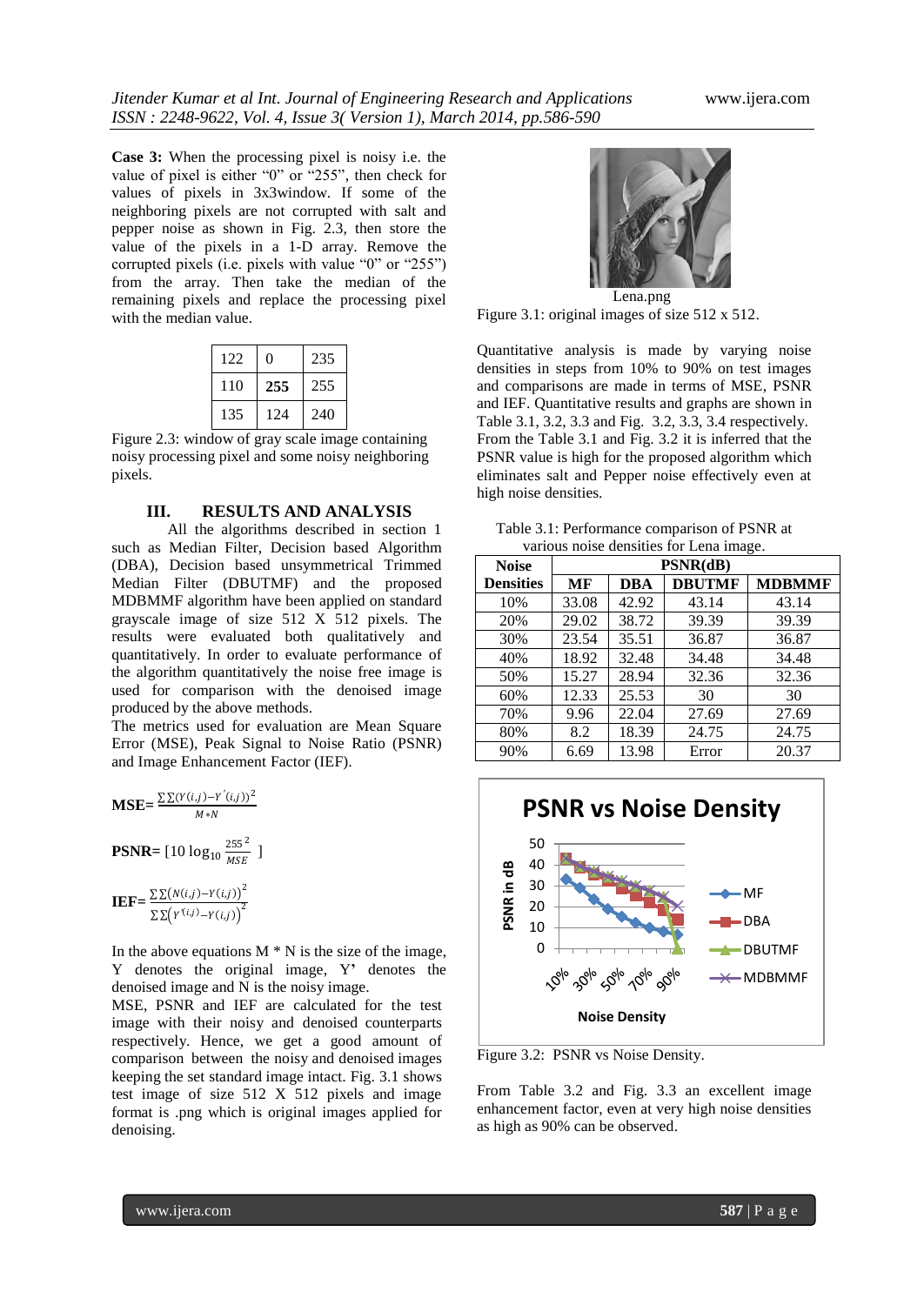| <b>Noise</b>     | TEF   |            |                   |                   |
|------------------|-------|------------|-------------------|-------------------|
| <b>Densities</b> | МF    | <b>DBA</b> | <b>DBUT</b><br>МF | <b>MDRMM</b><br>F |
| 10%              | 57.42 | 554.51     | 582.54            | 582.54            |
| 20%              | 45.2  | 422.34     | 492.93            | 492.93            |
| 30%              | 19.51 | 301.45     | 412.01            | 412.01            |
| 40%              | 8.81  | 200.15     | 317.16            | 317.16            |
| 50%              | 4.76  | 111.02     | 243.76            | 243.76            |
| 60%              | 2.91  | 60.81      | 170.19            | 170.19            |
| 70%              | 1.97  | 31.87      | 117.1             | 117.1             |
| 80%              | 1.49  | 15.61      | 67.5              | 67.5              |
| 90%              | 1.18  | 6.37       |                   | 27.72             |

Table 3.2: Performance comparison of IEF at various noise densities for Lena image.



From Table 3.3 and Fig. 3.4 it can be observed that mean square error is also very less for proposed algorithm at high noise densities.

Table 3.3: Performance comparison of MSE at various noise densities for Lena image.

| <b>Noise</b>     | MSE      |            |               |               |
|------------------|----------|------------|---------------|---------------|
| <b>Densities</b> | МF       | <b>DBA</b> | <b>DBUTMF</b> | <b>MDBMMF</b> |
| 10%              | 32.24    | 3.33       | 3.17          | 3.17          |
| 20%              | 82.08    | 8.78       | 7.52          | 7.52          |
| 30%              | 289.4    | 18.38      | 13.45         | 13.45         |
| 40%              | 839.85   | 36.96      | 23.32         | 23.32         |
| 50%              | 1947.32  | 83.55      | 38.05         | 38.05         |
| 60%              | 3830.53  | 183.38     | 65.52         | 65.52         |
| 70%              | 6604.17  | 409.26     | 111.41        | 111.41        |
| 80%              | 9897.96  | 947.54     | 219.23        | 219.23        |
| 90%              | 14042.32 | 2616.38    | Error         | 601.67        |



Figure 3.4: MSE vs Noise Density.

Figure 3.3: IEF vs Noise Density.

Qualitative performance of the proposed MDBMMF algorithm with other algorithms are shown below in Fig. 3.5, Fig. 3.6, Fig. 3.7, Fig. 3.8 and Fig. 3.9 at noise densities of 10%, 30%, 60%, 80% and 90% respectively :



Figure 3.5: result for lena image of size 512x512 at 10% noise density (a) noisy image (b) MF output (c) DBA output (d) DBUTMF output (e) MDBMMF output (proposed algorithm).



Figure 3.6: result for lena image of size 512x512 at 30% noise density (a) noisy image (b) MF output (c) DBA output (d) DBUTMF output (e) MDBMMF output (proposed algorithm).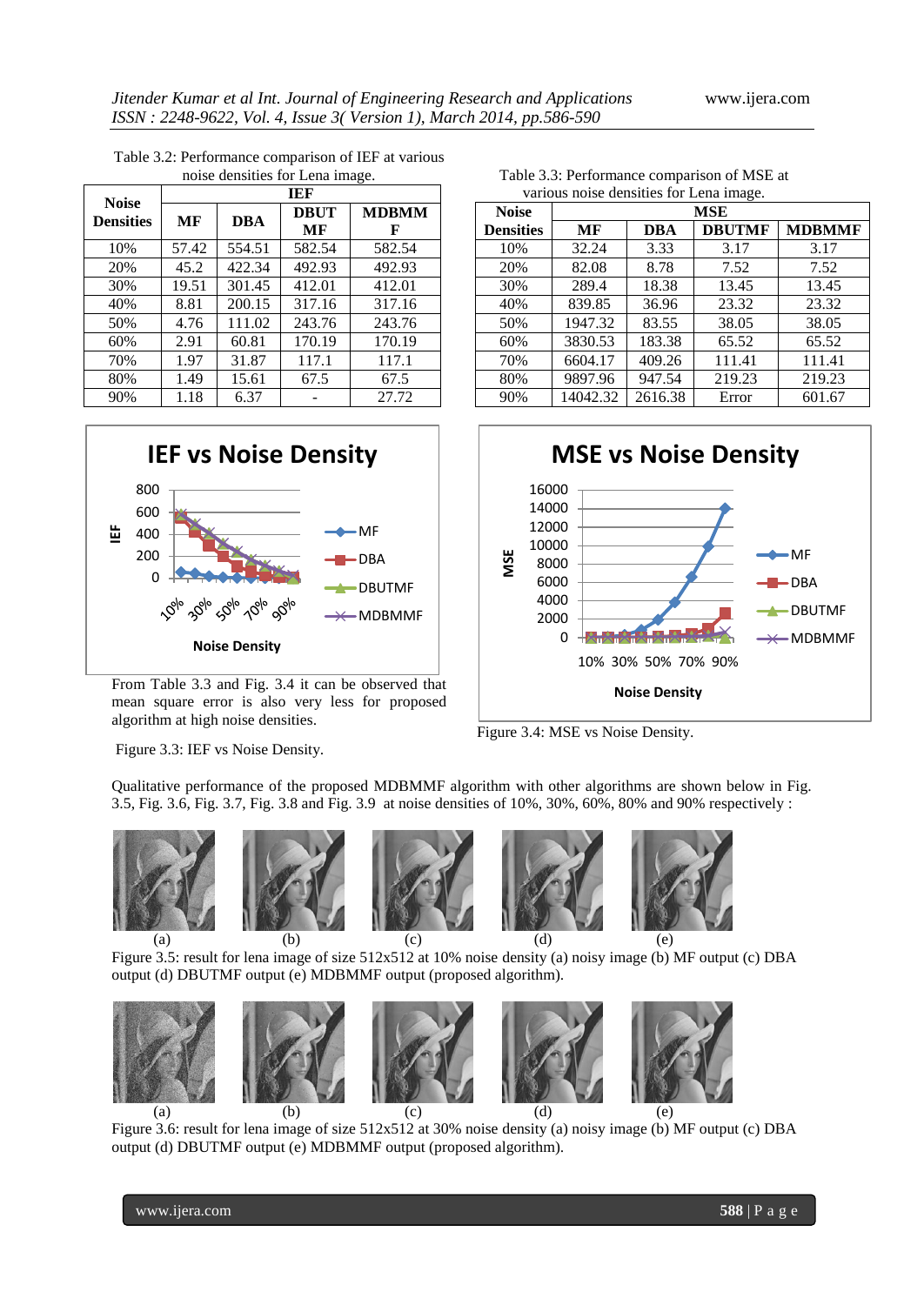





Figure 3.8: result for lena image of size 512x512 at 80% noise density (a) noisy image (b) MF output (c) DBA output (d) DBUTMF output (e) MDBMMF output (proposed algorithm).



Figure 3.9: result for lena image of size 512x512 at 90% noise density (a) noisy image (b) MF output (c) DBA output (d) DBUTMF output (e) MDBMMF output (proposed algorithm).

Various above discussed algorithms such as Median Filter (MF), Decision Based Algorithm (DBA), Decision Based Unsymmetrical Trimmed Median Filter (DBUTMF) and the proposed Modified Decision Based Mean Median Filter (MDBMMF) are implemented in MATLAB. The snapshot of the implementation is shown below in Fig. 3.10.



Figure 3.10: snap shot of graphical user interface for lena image at 30% noise density